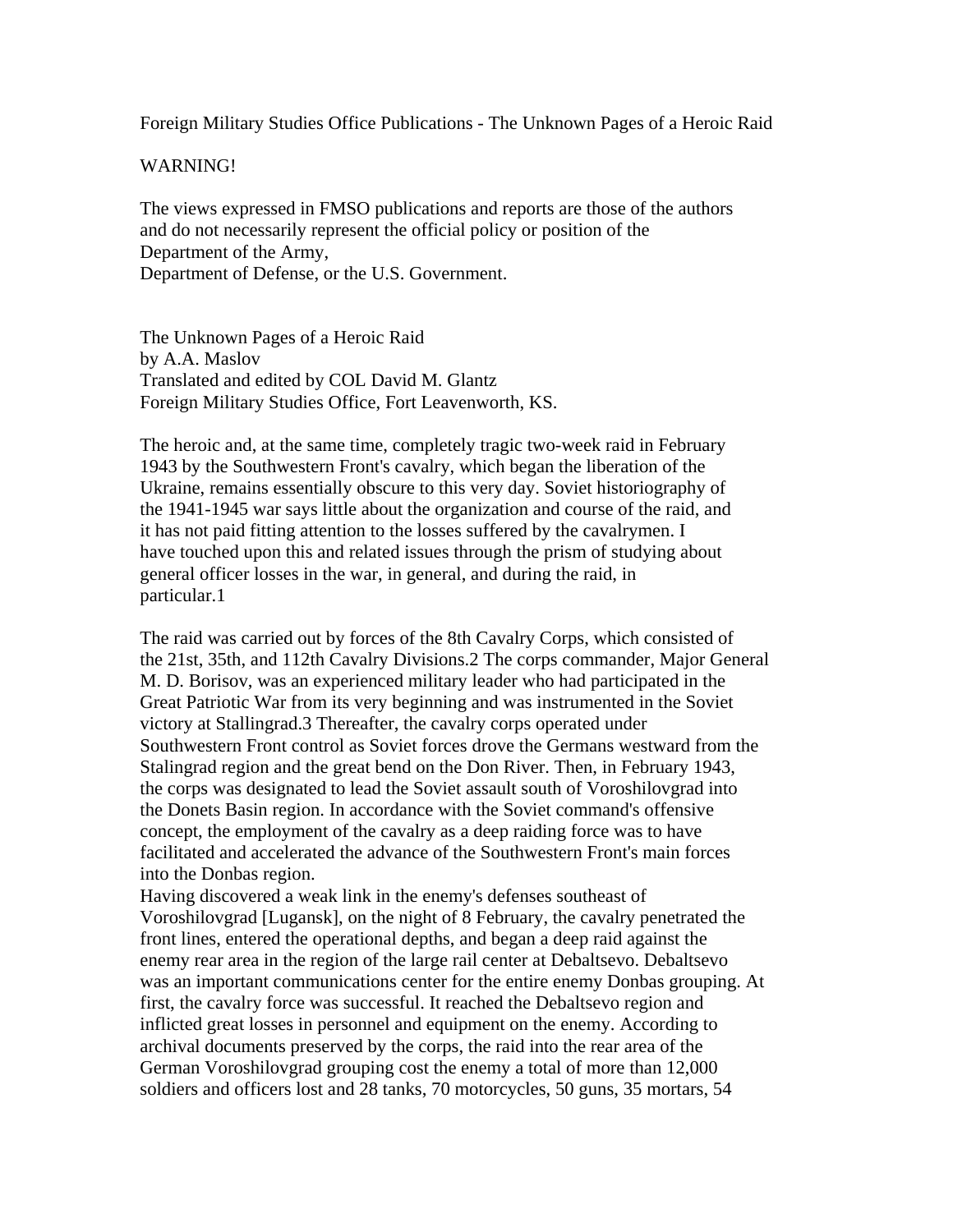machine guns, 2 armored trains, 1 fuel train, 20 locomotives, 1 train with tanks, 3 trains with vehicles, and 1 train with aircraft destroyed. In addition, 6 communications centers were destroyed, 3 railroad bridges were blown up, up to 30 warehouses with ammunition and foodstuffs were burned, and the main rail lines leading to Debaltsevo were blown up in 56 places.4 Furthermore, during the raid, on 14 February the raid, the corps was transformed into the 7th Guards Cavalry Corps, and its 21st, 35th, and 112th Cavalry Divisons became the 14th, 15th, and 16th Guards Cavalry Divisions, respectively.5 The order doing so was transmitted to the corps headquarters by radio.

Having fullfilled their assigned missions, the cavalry began to return from the raid. It was at this stage of the operation that the corps was fated to experience several utterly tragic days. Documents and materials, in particular notes written by participants and eyewitnesses of these events, are now available to document the course of this raid. These have been collected in a thoroughly professional manner over tens of years by the workers in the Museum of Combat Glory in Krasnyi Luch (Lugansk oblast'). They represent a rich and exceptionally valuable collection of materials about the Debaltsevo raid. According to notes among the recollections of General M. D. Borisov, the corps received the mission from the Southwestern Front, which was commanded by General N. F. Vatutin, to advance through the villages of Ivanovka and Iulino No. 2 and reach the Shirokii Farm region, located several kilometers from the front lines. Then the corps was to attack eastward, penetrate enemy positions, and reach the safety of front main forces' dispositions. To facilitate the fullfilment of the corps' mission, the plan required front formations to deliver a meeting blow in the Shirokii Farm region to link up with the withdrawing cavalry force. However, this attack by front forces failed to materialize, and, therefore, the cavalrymen had to penetrate the enemy positions independently. While doing so, they suffered extremely heavy losses in intense fighting.

The situation was further complicated by the fact that the cavalrymen were already out of ammunition and were burdened by many wounded. During the course of a terrible battle which continued for more than 24 hours in the steppe region in and around the villages of Iulino No. 1, Iulino No. 2, Fromandirovka, and Shirokii, the cavalrymen were subjected to attack by all types of enemy weaponry. Only a small number of the Soviet soldiers survived the fighting and succeeded in linking up with Red Army main forces. About one thousand soldiers and commanders and several hundred horses remained lying on the bloody field of battle. Soon after, local inhabitants buried all of the soldiers who perished in combat in common graves in the steppes. During this battle, Major General M. D. Borisov, the corps commander, was captured; Major General S. I. Dudko, the deputy corps commander, Colonel I. D. Saburov, the corps chief of staff, Colonel A. A. Karpushchenko, the corps commissar, and Colonel A. N. Sarbai, the corps chief of communications, were killed; and Major General M. M. Shaimuratov, the commander of the 16th Guards Cavalry Division, also fell into enemy hands. Valuable information can also be found in the Lugansk museum about the circumstance surrounding S. I. Dudko's and M. M. Shaimuratov's deaths. For example, Fedor Golovatyi, an inhabitant of the village of Shterovka, which is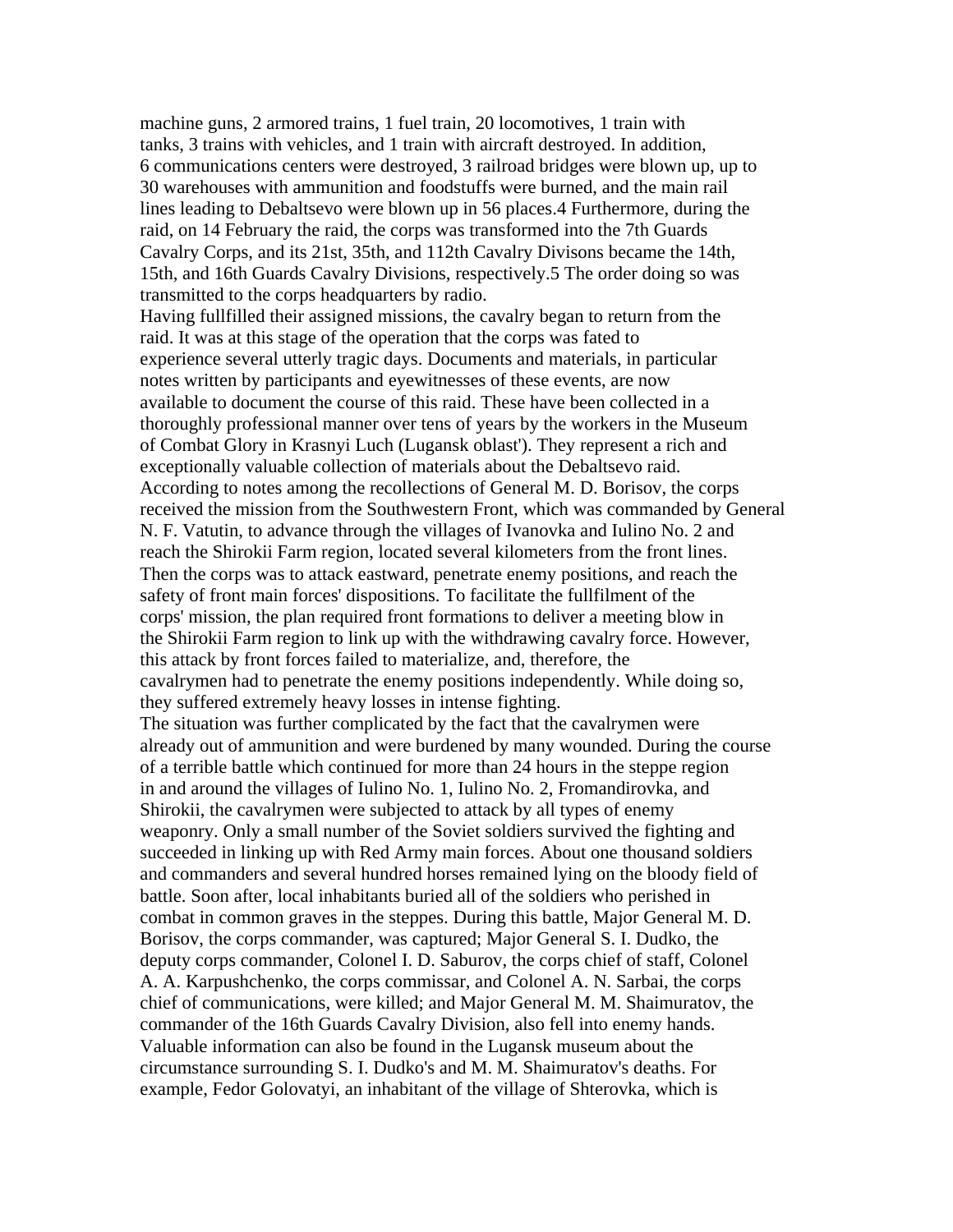located several kilometers from the site of the cavalrymens' battle, left a particular lucid account of the action.

According to Golovatyi, at first light on 23 February 1943, capitalizing on the fact that bullets were not whistling through the village and shells were no longer exploding (since the front lines now passed 2-3 kilometers east of the village), he left his house with a pail to fetch water from a watering trough. While walking along the streets, Golovatyi glimpsed six horsemen clad in white sheepskin coats. Riding up to Golovatyi, one of them asked whether their were any Germans in the village? At that very moment, a burst of enemy automatic weapons fire resounded, one of the riders immediately fell from his horse, and the remaining horsemen turned back while firing from their automatic weapons. A "dappled blue-gray horse" remained near the fallen soldier. The Germans tried to catch it but failed. Then they exhausted the horse in a mine gallery [a horizontal mine exit], and they shot it. The rider, who had fallen from his horse, lay dead in the middle of the street. Golovatyi saw the Germans approach him and remove his fine sheepskin coat. A star was clearly visible on the collar of the dead man's military jacket, which meant a general officer's rank. According to Golovatyi, the dead man was a very handsome 40-45 year old man. On the following morning, Golovatyi once again went to the watering trough for water. To his complete astonishment, he saw that the general's body was completely naked, and someone had fully removed his clothing and felt boots. Immediately, his attention was drawn to an old scar on his neck and on one of his legs, and there was also a large old scar below his knee. With the Germans' permission, that day the local inhabitants buried the man in a single grave in Shterovka, in a balka [ravine] near Romanov rock. There he remained until many years after the war, without any indication of family name or patronymic, although all in the vilage were sure that it was the grave of a great Soviet commander.

During the early 1960s an official commission made up of two professors and two colonels from Ufa, the capital of the Bashkir Republic, arrived in Shterovka to establish the place of death and the burial site of their fellow-countryman, M. M. Shaimuratov, who was a Bashkir by nationality. While visiting the grave of the unknown general, but without having examined the necessary materials, the commission reached the mistaken conclusion that M. M. Shaimuratov was buried in the grave. They even inscribed an inscription on Romanov rock, which read, "Here lies the remains of General M. M. Shaimuratov."

Several years later a new commission arrived from Bashkiria to re-bury the general in Ufa. His remains were taken from the grave and placed in a galvanized coffin, which, temporarily, pending receipt of official permission for reburial from responsible authorities in Moscow, was located in one of the factory warehouses in the town of Petrovskoe, located several kilometers from Shterovka. However, the answer arrived from Moscow, "Reburial of the remains of the unknown general in Bashkiria is forbidden." Consequently, the general's remains were transferred to a common grave containing cavalrymen who had died during the withdrawal in the Debaltsevo raid. The remains of hundreds of Soviet soldiers, which had brought together here during the postwar period from many common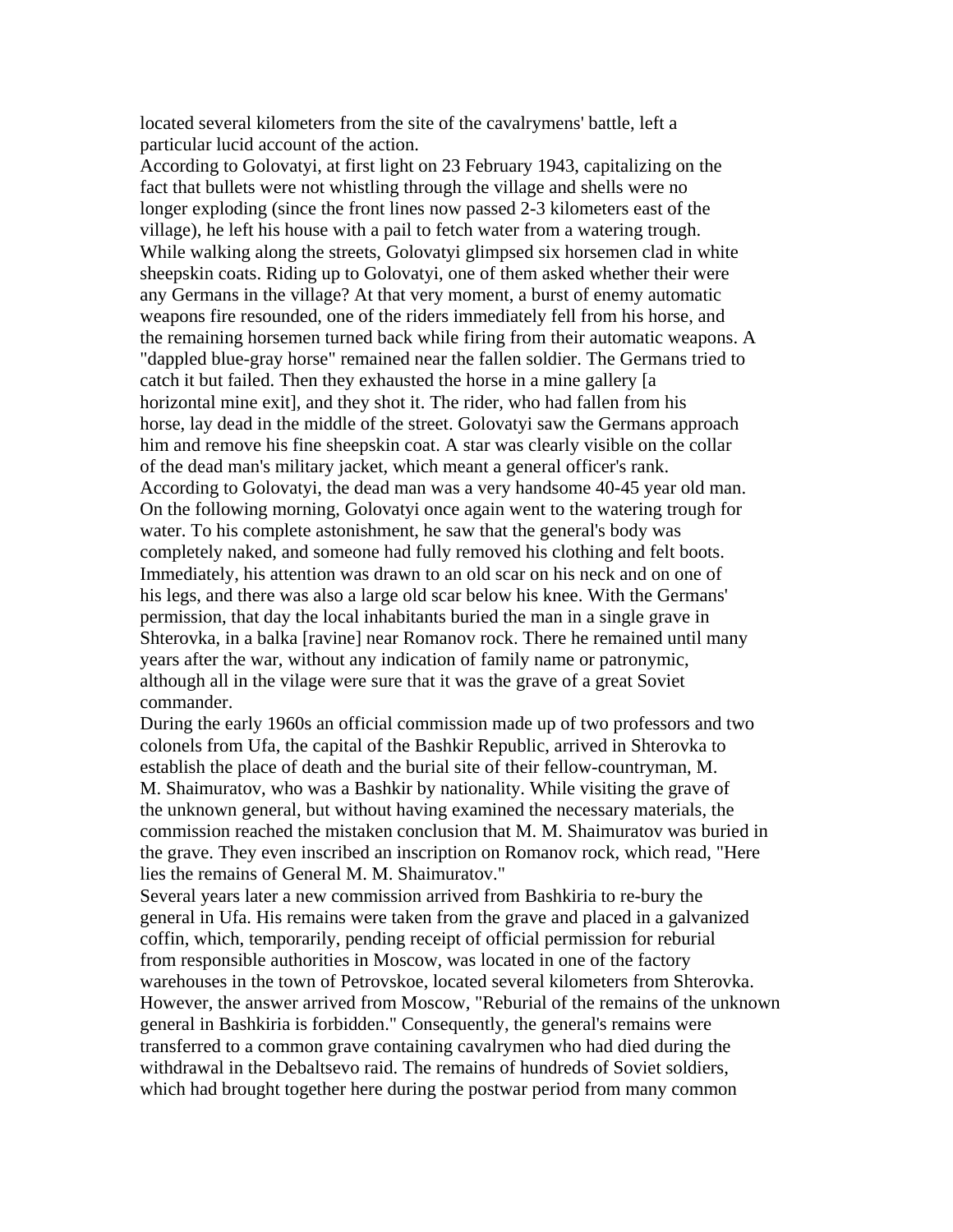graves and individual graves, were buried in this common grave in the town of Petrovskoe.

Subsequent investigative work, however, permitted the following conclusions to be reached. Fedor Golovatyi was shown enlarged photographs of Generals S. I. Dudko. M. M. Shaimuratov, and also Major General I. T. Chalenko, the commander of the 7th Guards Cavalry Corps' 15th Guards Cavalry Division. Golovatyi identified the photograph of General Dudko as the officer he had observed being buried at this site. Soon the investigators succeeded in getting in touch with Dudko's wife, Evdokiia Ivanovna. From her it was determined that her husband actually had wounds on his neck and legs. The first of these he had received from a Makhnovite sabre (during the Civil War in Ukraine) and the second from a broken leg which he had received during a fall from a horse in the 1930s. Thus, the exact site, time, and circumstances of S. I. Dudko's death were finally successfully established. The USSR Ministry of Defense's Main Cadres Directorate received all of this new information in 1967.6 Then the exact site of General S. I. Dudko's burial was officially established, based upon information which the Main Cadres Directorate had not before possessed.7

In addition, we can now also finally and fully document the details of General Shaimuratov's death. While returning from the daring raid, the 16th Guards Cavalry Division had joined in terrible battle in the vicinity of the village of Iurino No. 1. The division commander, Shaimuratov, was severely wounded in the bloody encounter and was taken prisoner by the Germans and the Don Cossacks who were serving the Fascists. Having expelled its owner, the enemy brought Shaimuratov to one of the peasant houses in Iurino No. 1. The monsters then subjected the general to horrible torture; they put out his eyes with bayonets, they carved a star on his back and on his shoulders - as shoulder straps, and they cut off his sexual organs. The captured cavalrymen, among whom was Shaimuratov's adjutant, buried him, in the presence of the owner of the peasant hut where they tormented the general, within the walls of a stable in the village, since while the battle was going on, bullets were whistling about, and it was difficult to find a more appropriate place for his burial. Many years after the war, the owner of the peasant hut (who is today deceased) and Shaimuratov's adjutant provided the details about those tragic events. Today, the general's remains repose in a common grave in the town of Petrovskoe in Krasnyi Luch raion of Lugansk oblast'. By order of the USSR Ministry of Defense's Main Cadres Directorate, M. M. Shaimuratov was removed from the Armed Forces officers' cadre list, in light of his short-term tenure as prisoner of war, as having perished on 23 February 1943, that is without indication of the exact circumstances of his death.8 It would have been more correct to have removed him as having been tortured to death in Fascist captivity. Undoubtedly, considerable work is still required to clarify all the reasons for the destruction of the 7th Guards Cavalry Corps during the course of the initially successful Debaltsevo raid.